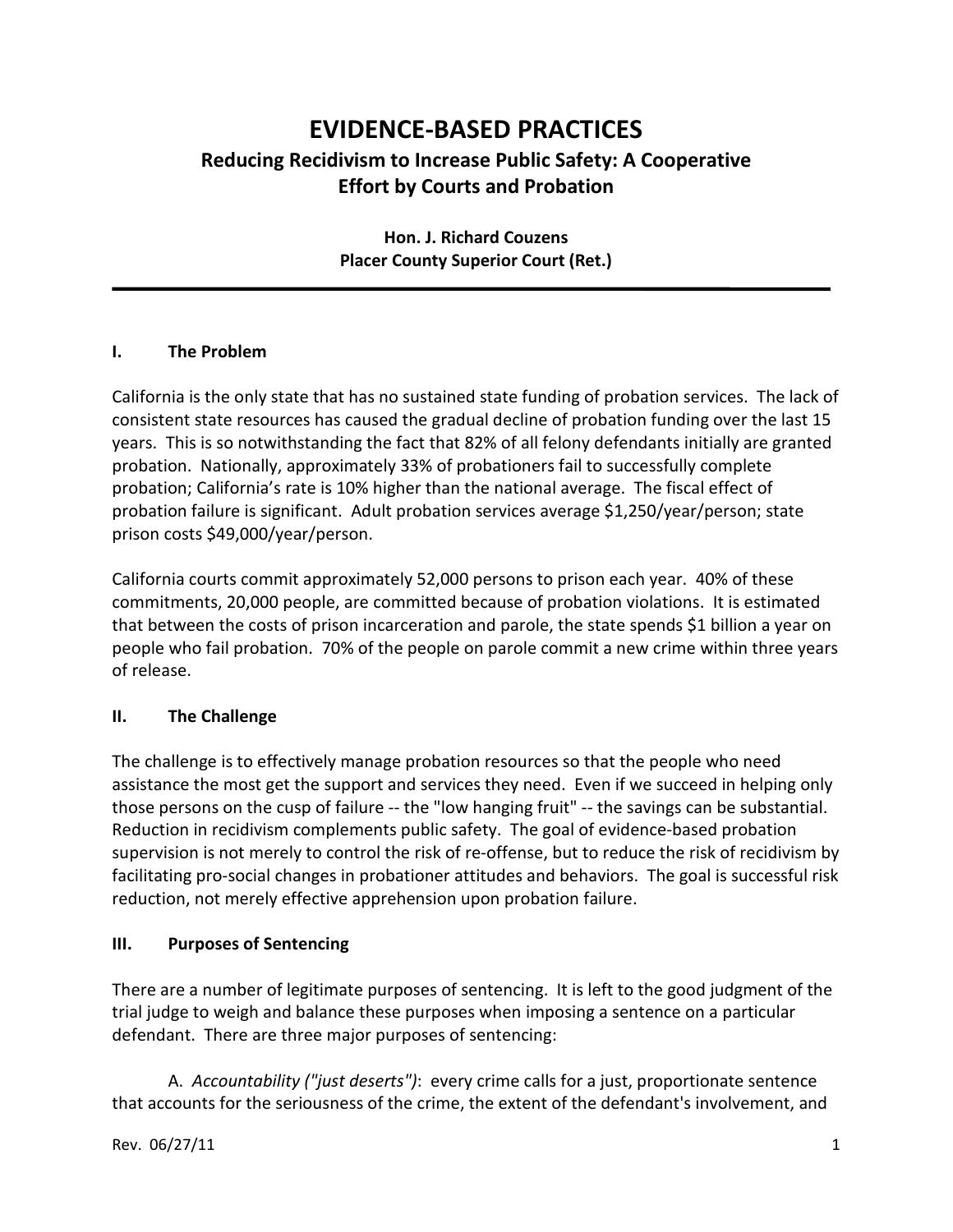the defendant's criminal history. It is punishment. This aspect of sentencing primarily looks to the past, things that have already happened; things that cannot be changed; things that are "static." The length of the sentence is not viewed in terms of reducing recidivism. As will be seen below, except to the extent a person is incapacitated, a longer sentence generally does not reduce recidivism.

B. *Public Safety*: a variety of strategies are used to protect the public from future harm. Unlike accountability, public safety is based on what will happen in the future; we look forward to "dynamic" factors, things that change and can be changed. The ultimate goal is to reduce the risk of re-offending. There are four principle approaches:

1. Rehabilitation: Changing the defendant's attitudes and behaviors from antisocial to pro-social by the use of accountability and treatment.

2. Specific deterrence: The particular punishment and treatment convinces the defendant that the price of crime is not worth the risk of the consequences.

3. Incapacitation/control: Custody will take the person away from society for an appropriate period of time, and reinforces accountability. Control of the defendant through such things as drug testing, electronic monitoring, and reporting to the probation officer, will stabilize and monitor the defendant's behavior.

4. General deterrence: The punishment imposed on a particular defendant will demonstrate to the community how society will respond to this kind of behavior; it is "the message."

C. *Restitution/Restoration*: Recovery of loss to the victim and the eventual restoration of the community also are important goals of the criminal sentence.

The principles of Evidence-Based Practice (EBP), at least given the current reality of sentencing in California, have little value for the person being sent to prison. These concepts, however, hold a direct relationship to the person the court decides to place on probation. Once the decision is made to keep the defendant in the community, it should be everyone's goal to help the defendant succeed on probation. Accordingly, while all purposes of sentencing are important and will have varying weight in any given sentence, EBP will play the biggest role in rehabilitation, specific deterrence, and in incapacitation/control.

EBP is only an added tool, and is not designed to replace other legitimate factors considered by the court at sentencing. Effective use of EBP, however, will allow the probation department to rationally allocate limited resources to where they will be most effective. Full implementation of EBP will increase public safety by reducing recidivism.

**EBP is not about telling judges how to sentence cases. It is not designed to relieve judges of using their independent judgment in reaching a particular sentence.**

Rev. 06/27/11 2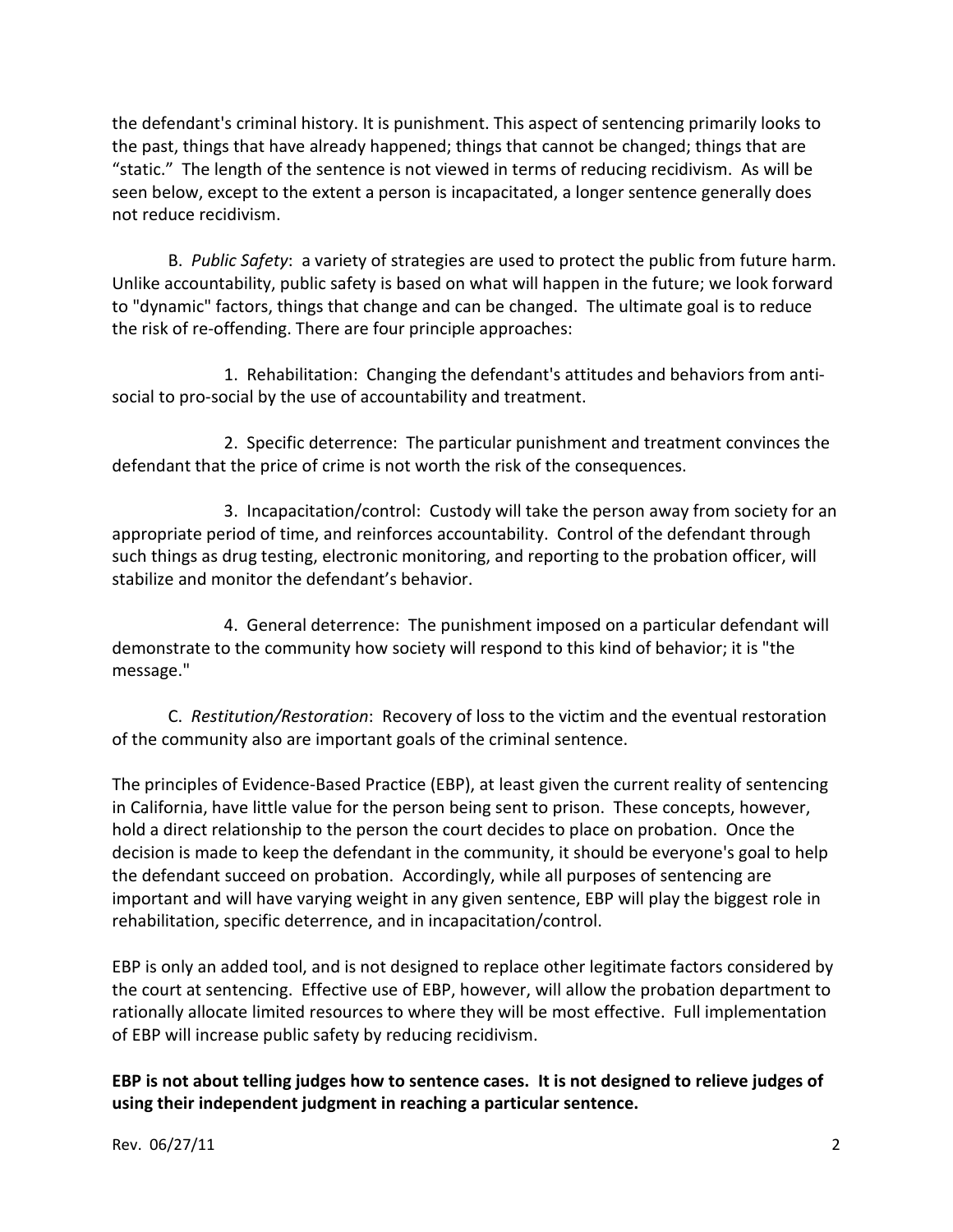#### **IV. The Legislative Response**

In 2009 the Legislature enacted four important pieces of legislation in direct support of the use of EBP in the trial courts.

A. The 2009-2010 budget act appropriated \$45 million from the Federal Edward Byrne Memorial Justice Assistance Grant program over a 3-year period to be given to all 58 counties to support evidence-based programs. This fund was considered "seed money" to enhance probation services in each county.

B. The 2009-2010 budget made \$9.5 million available to six courts to fund parolee reentry programs. The program is operational in Alameda, San Francisco, Los Angeles, Santa Clara, San Joaquin, and San Diego Counties. Parolees with a history of substance abuse or mental illness who violate a condition of parole may be referred by a parole officer to a reentry court. If accepted into the program, the parolee comes under the exclusive supervision of the court. The success of the program will be determined by comparing the revocation and reoffense rates between program and non-program parolees.

C. The California Risk Assessment Pilot Project (Cal RAPP) is a joint program with the AOC and the Chief Probation Officers of California (CPOC) to track recidivism rates in up to six counties over a 3-year period. It is funded by the National Institute of Corrections and the State Justice Institute. The project will focus on 18-25 year olds, and the use of risk needs assessment tools in the reduction of recidivism. Currently Napa, San Francisco, Santa Cruz and Yolo Counties are involved in the project.

D. The California Community Corrections Performance Incentives Act of 2009 (SB 678)(Penal Code, §§ 1228-1233.8) was enacted specifically to support more successful probation supervision through the use of evidence-based practices. SB 678 establishes a system of performance-based funding for county probation departments to implement and maintain EBP in adult felony probation supervision. The use of EBP has been demonstrated to reduce recidivism; the reduced recidivism will result in savings to the state general fund expenditure for prison and parole supervision services. The Legislation allows these savings to be shared with the counties in proportion to their success in reducing probation failures. SB 678 has several key components:

1. At the end of every calendar year, beginning in December 2010, there will be a determination of the statewide and county-specific probation failure rates for that year. These failure rates will be compared to a baseline failure rate that was established using data from 2006, 2007, and 2008. To the extent that counties reduce their probation failure rates below their baseline rate, county probation departments will receive either 40 or 45 percent of the marginal cost to the state of incarceration and parole supervision (approximately \$29,000 annually) for every probationer who is successfully supervised on probation and was not revoked to state prison. Because the average length of stay for individuals going to prison is 20 months, the counties will receive payment over two years for each successful probationer, with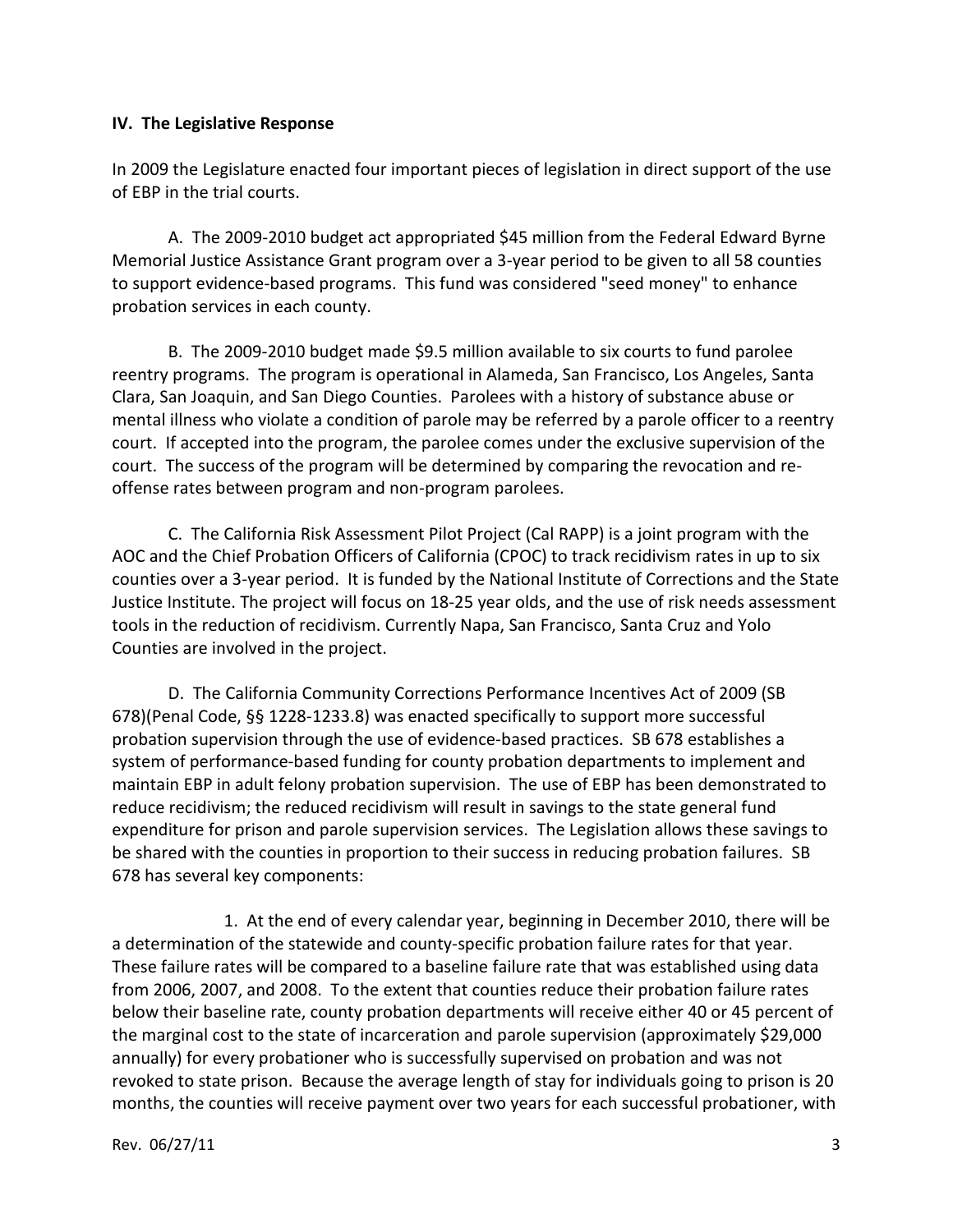payments in the second year prorated to account for only eight months of general fund savings. SB 678 will sunset January 1, 2015, unless reauthorized by the Legislature.

- 2. The goals of SB 678 are specified in the statute (Penal Code, § 1229):
- Enhance public safety through the management and reduction of offender risk while under felony probation supervision and upon reentry from jail into the community;
- Provide a range of probation supervision tools, sanctions, and services applied to felony probationers based on a risk and needs assessment for the purpose of reducing criminal conduct and promoting behavioral change that results in reducing recidivism and promoting the successful reintegration of offenders into the community;
- Maximizing offender restitution, reconciliation, and restorative services to victims of crime;
- Holding offenders accountable for their criminal behaviors and for successful compliance with applicable court orders and conditions of supervision;
- Improving public safety outcomes for persons placed on probation for a felony offense, as measured by their successful completion of probation and the commensurate reduction in the rate of felony probationers sent to prison as a result of a probation revocation or conviction of a new crime.

3. The funding that comes from the state under this program is to be used for programs and services based on EBP principles. (Penal Code, § 1230(b)(3).)

4. The Judicial Council is to consider any changes to the Rules of Court or other court policies that will facilitate the implementation of EBP in the courts. (SB 678, Sec 3.)

5. The legislation directs the counties to create a "Community Corrections Partnership," chaired by the chief probation officer in each county to oversee the implementation of EBP in the county. (Penal Code, § 1230(b).)

6. The 2011-2012 budget proposed by the Governor includes \$88 million of 2010 SB 678 state savings for distribution to those counties that lowered their probation failure rates in aid of implementation of EBP.

# **V. The Role of the Courts**

Most of the legislation relating to EBP is focused on the probation departments. The manner in which the court sentences a particular defendant, however, can have a direct relationship to a probation department's ability to implement EBP and achieve the benefits of SB 678. The courts have been asked by the Legislature to participate in this reasoned, methodical attempt to apply validated principles of case management to better protect the public through a reduction in recidivism, and assist in the savings of the substantial costs of state prison incarceration.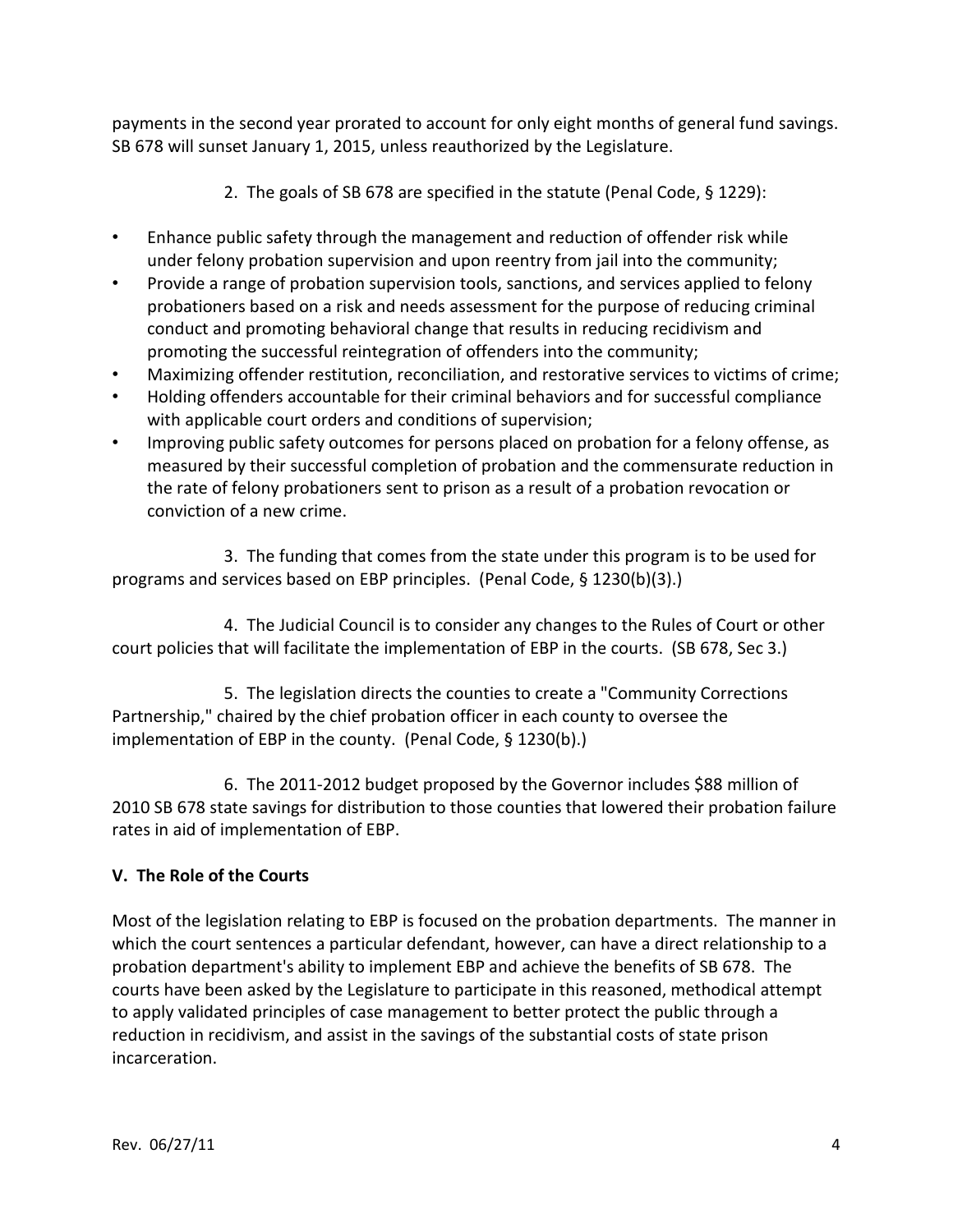This is an emerging concept in California. The science, however, is not new. It has been widely acknowledged across the country as an effective approach to the reduction of recidivism. While probation departments have been utilizing some of the EBP concepts for some years, they have not implemented them to the extent envisioned by SB 678. The level of achievement in rolling out EBP in each county varies widely. It is expected that full implementation may be a 5 - 10 year process.

Judges are being asked, consistent with all of the purposes of sentencing, to facilitate and complement what is being done by the probation department. At the very least, courts are being asked to do no harm.

## **VI. What is Evidence-Based Practice?**

Evidence-based practices are "supervision policies, procedures, programs, and practices demonstrated by scientific research to reduce recidivism among individuals under probation, parole or post-release supervision." (P.C. § 1229(d).)

EBP comes from professional practice supported by the best research evidence from rigorous evaluation (i.e., use of control groups), replicated in multiple studies, and has been subjected to systematic review (meta-analysis). It reflects two decades of rigorous, legitimate scientific research.

# **VII. Principles of Evidence-Based Practice**

The application of EBP primarily depends on the intersection of three variables:

- The risk principle -- who is to receive services through probation.
- The needs principle -- what are the factors that drive a particular defendant's criminal conduct.
- Treatment principle -- what does and does not work in achieving the goal of reducing recidivism.

## **VIII. The Risk Principle - who should receive services**

The level of supervision or services should be matched to the risk level of the offender; i.e., higher risk offenders should receive more intensive levels of supervision, reporting requirements, and treatment services. Courts should avoid significant intervention with low risk offenders. Intensive intervention with low risk offenders is an inefficient use of probation resources and tends to actually increase recidivism rates among this group. Extremely high risk offenders tend not to be amenable to probation supervision. Effective supervision of extremely high risk offenders necessitates the use of the most intensive levels of supervision, reporting, surveillance, and behavioral controls.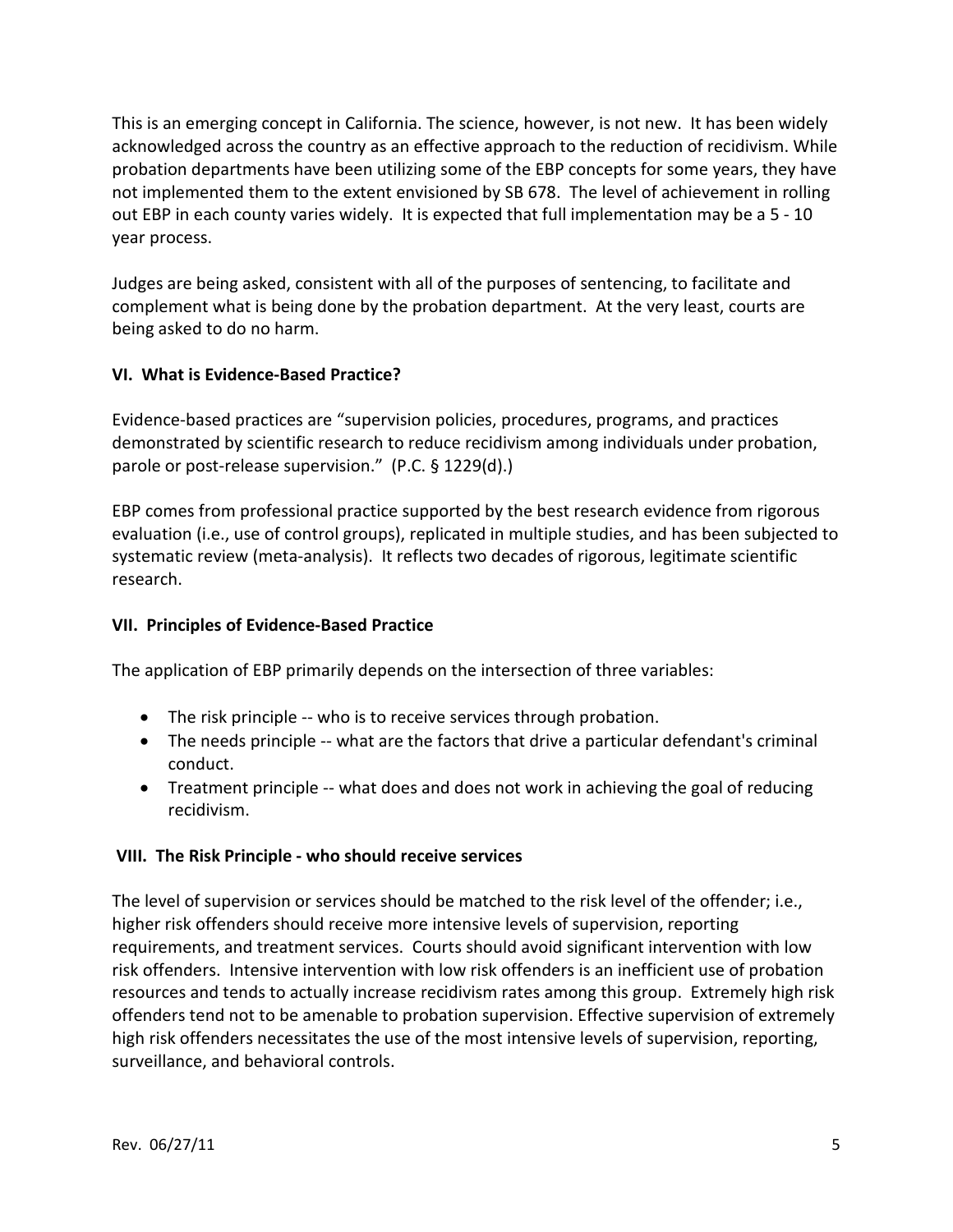"Risk" refers to the risk of re-offense, not the relative seriousness of either the crime committed or the potential re-offense. Murderers, for example, commit a serious crime, but tend to have a low risk of reoffending because of the situational nature of the crime. Drug offenders, on the other hand, commit a less serious crime, but often have a high risk of reoffense. "Low risk" does not mean "no risk." But there is a difference between "low risk" and "high risk" that justifies a different allocation of treatment resources.

#### **IX. The Needs Principle -- what are the risk factors**

"Risk factors" are offender characteristics that are associated with a higher likelihood of future criminality. There are two kinds of risk factors, both of which can predict the chance of future criminal conduct. There are "static" factors which are characteristics of an offender that are constant or historical and cannot be changed, factors such as: age, gender, number of prior arrests, prior convictions, age at first arrest, and alcohol/ substance abuse history. There are "dynamic" factors which can be changed, thus reducing the chance that an offender will commit another crime. The dynamic risk factors (called "criminogenic needs"), in the approximate order of importance, are:

- Anti-social attitudes
- Anti-social friends and peers
- Anti-social personality pattern
- Family and/or marital factors
- Substance abuse
- Education
- Employment
- Anti-social leisure activities

Risk of recidivism is dynamic; it changes over time, increasing and decreasing, in light of changing circumstances in the offender's life and the choices he or she makes. If the focus is on reducing recidivism, the focus of the case plan needs to be directed to the changeable characteristics of the defendant most likely to have success. The first four risk factors are substantially more important than the last four. Historically, however, courts have been more likely to address only the last four; EBP seeks to focus more attention on the first four, also addressing the last four as appropriate.

Critical to the successful implementation of EBP is the use of a third or fourth generation validated actuarial risk/needs assessment tool and professional judgment. Properly administered, validated and reliable actuarial tools are many times more accurate than reliance on professional judgment alone. Actuarial risk needs assessment information is intended to inform, not replace, professional judgment. Accurate identification of an offender's most important dynamic risk factors is critical to the development of an effective probation supervision plan for the offender.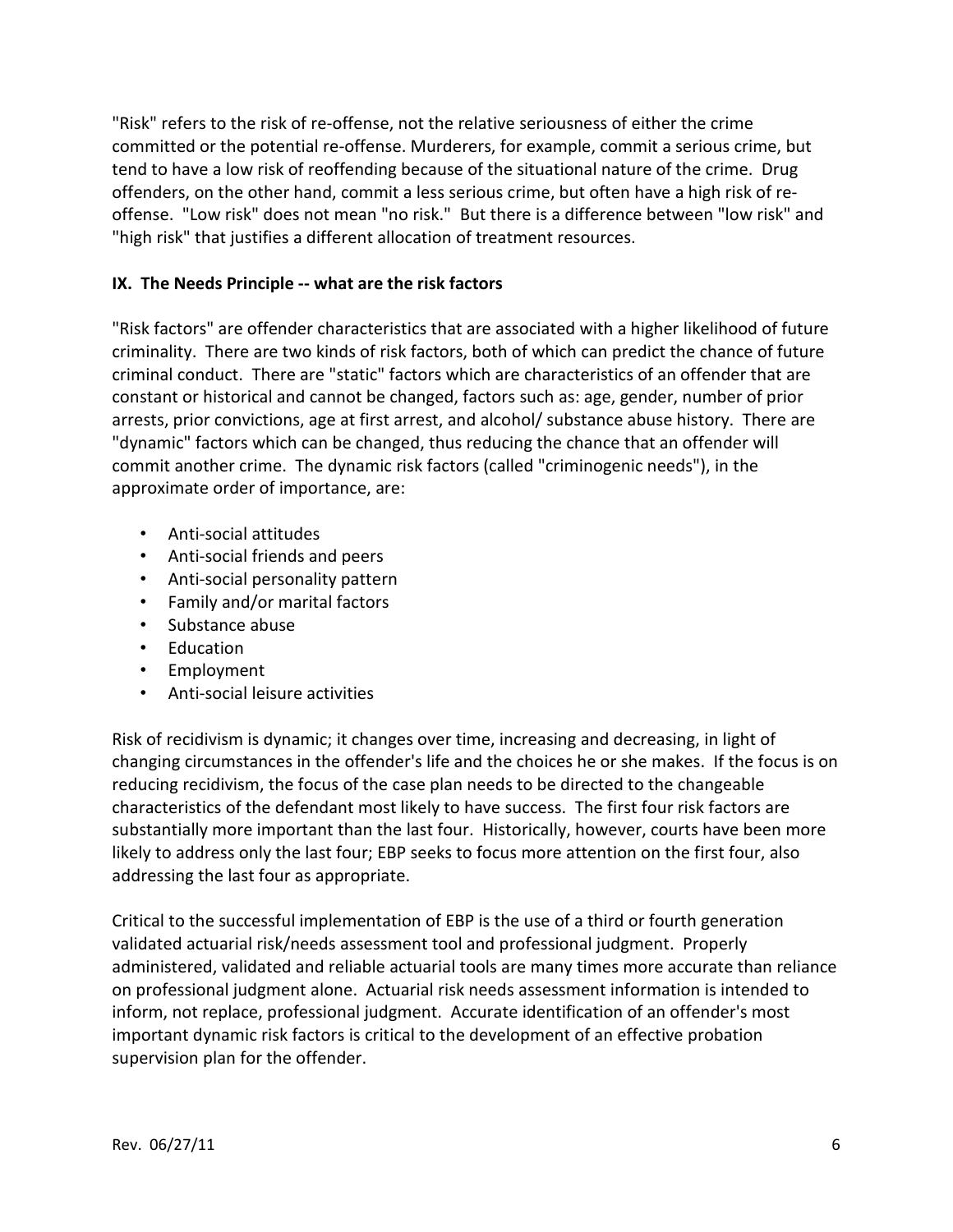Special conditions of probation ordered by the court set the legal framework (the terms and conditions) for the probationer's supervision, and should provide appropriate direction and authority to the supervising probation officer. Conditions of probation with respect to the defendant's level of supervision, treatment, monitoring, and control should ensure that the defendant's most critical dynamic risk factors will be addressed. Special conditions of probation should be directly related to the probationer's specific dynamic risk factors, or to other significant sentencing objectives. The imposition of unnecessary or counterproductive probation conditions distracts and impedes both the probation department and offender. Dynamic risk factors change; special probation conditions should provide maximum flexibility to the probation officer.

Judges should resist the tendency of some attorneys to negotiate the specific terms and conditions of probation. Courts frequently face statutory mandated conditions of probation, over which they have no control. But judges should not engage in the practice of agreeing to special conditions of probation that effect the management of the defendant's case without having the risk needs assessment information. To order unnecessary or inappropriate conditions of probation is to risk disrespect for the court's orders and the potential of increased risk of recidivism.

#### **X. The Treatment Principle -- what works**

The most effective interventions in reducing recidivism among higher risk offenders are cognitive behavioral interventions based on social learning principles. People learn over time though a process of social consequences, both positive and negative: carrots and sticks, rewards and punishments.

Social learning principles prescribe that over time offenders will tend to behave in ways that result in the most rewards and the fewest sanctions. Among higher risk offenders rewards (positive reinforcement) and the promise of rewards (incentives) are more effective than sanctions (negative consequences) and the threat of sanctions. Ideally rewards should be used in a ratio of four rewards for every sanction. Swift and certain sanctions are very effective in shaping offender behavior and reducing recidivism. The severity of the sanction should be proportionate to the severity of the violation. The severity of the sanction is unlikely to influence its deterrent effect; overly severe sanctions have a counterproductive effect on the behaviors of higher risk offenders.

Every violation deserves a response; not to respond is to condone inappropriate behavior. But the response must be appropriate to the nature and level of the violation. The courts and probation must have a graduated scale of responses to violations. Some sanctions may be purely administrative; some may involve the court and the potential of short, swift periods of custody; some may necessitate revocation of probation and state prison.

Social learning involves not only the shaping of offender behavior through proper use of rewards and sanctions, but also the teaching of new behaviors and skills through use of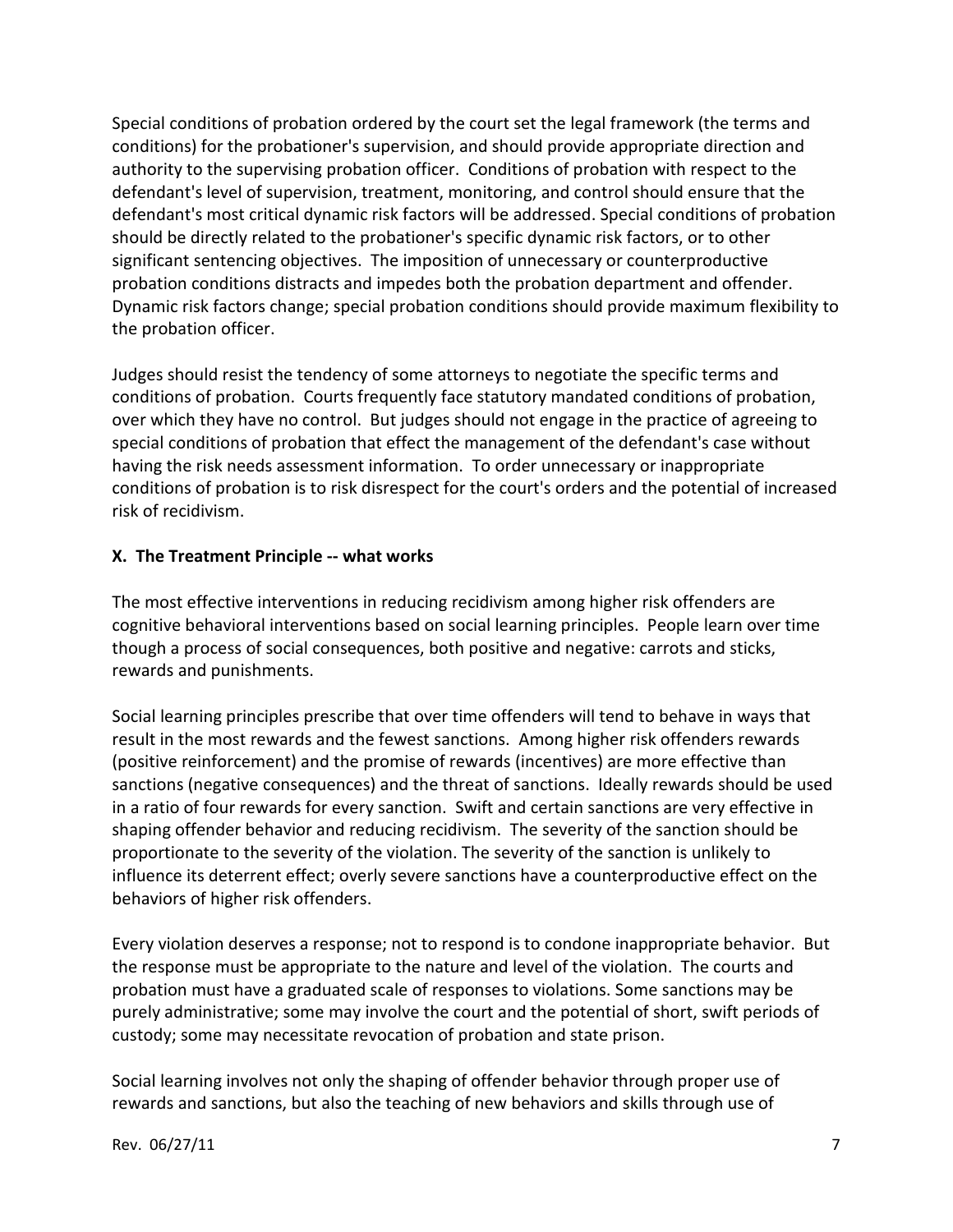behavioral techniques such as role modeling, demonstration of new behavior/skills, role playing by the instructor and trainee, giving constructive positive and negative feedback, skill practice by the offender in both therapeutic and natural settings, and motivational interviewing. Cognitive behavioral interventions are effective in reducing recidivism by changing the antisocial thinking, attitudes, values, and beliefs that underlie and drive anti-social behaviors among high risk offenders.

Non-behavioral interventions (those that do not focus on shaping and teaching pro-social behaviors and skills) tend to be ineffective in reducing recidivism among higher risk offenders. Examples of programs that do not work are shaming programs, drug education programs with only an awareness component, prevention classes based on fear or emotion, non-action oriented group counseling, bibliotherapy, Freudian approaches, vaguely structured rehabilitation programs, self esteem programs, non-skill based programs, Scared Straight, physical challenge and boot camp programs, and intensive supervision without treatment. These programs may have momentary benefit, but lack the ability to instill long term change in behavior.

Although coercion (extrinsic motivation) is often effective in getting an offender into treatment or compliance, or keeping an offender in treatment or compliance, intrinsic motivation ultimately is a critical precondition for sustained offender behavioral change. The judge can be positive agent of change by encouraging the offender's engagement in the change process. Procedural fairness also promotes law-abiding behaviors. Reflective listening, developing discrepancy, use of open-ended questions, promoting self-efficacy, and deflecting resistance are effective in promoting intrinsic motivation. Threatening, lecturing, shaming, arguing, or sympathizing with the offender are counterproductive in promoting intrinsic motivation.

## **XI. Probation Violations**

The probationer's successful compliance with all conditions of probation should be the shared goal of everyone in the criminal justice system, including the court, the probation officer, the offender, and counsel. Incentives and rewards (e.g., positive acknowledgement, presentation of small tangible items, reduced levels of supervision, monitoring, control or testing, early termination) should be used to promote compliance and avoid violations. All violations, however, should be responded to promptly, fairly, and with certainty, and with use of a graduated continuum of sanctions, services, and behavioral controls.

To determine the most appropriate response to a particular violation of probation, the probation officer should conduct a re-assessment (formal or in-formal) of the risk the probationer presents to the community. The probation officer should consider the probationer's current dynamic risk factors and the nature of the underlying and prior offenses, the nature and purpose of the condition violated, the nature and severity of the violation, and the extent of prior compliance.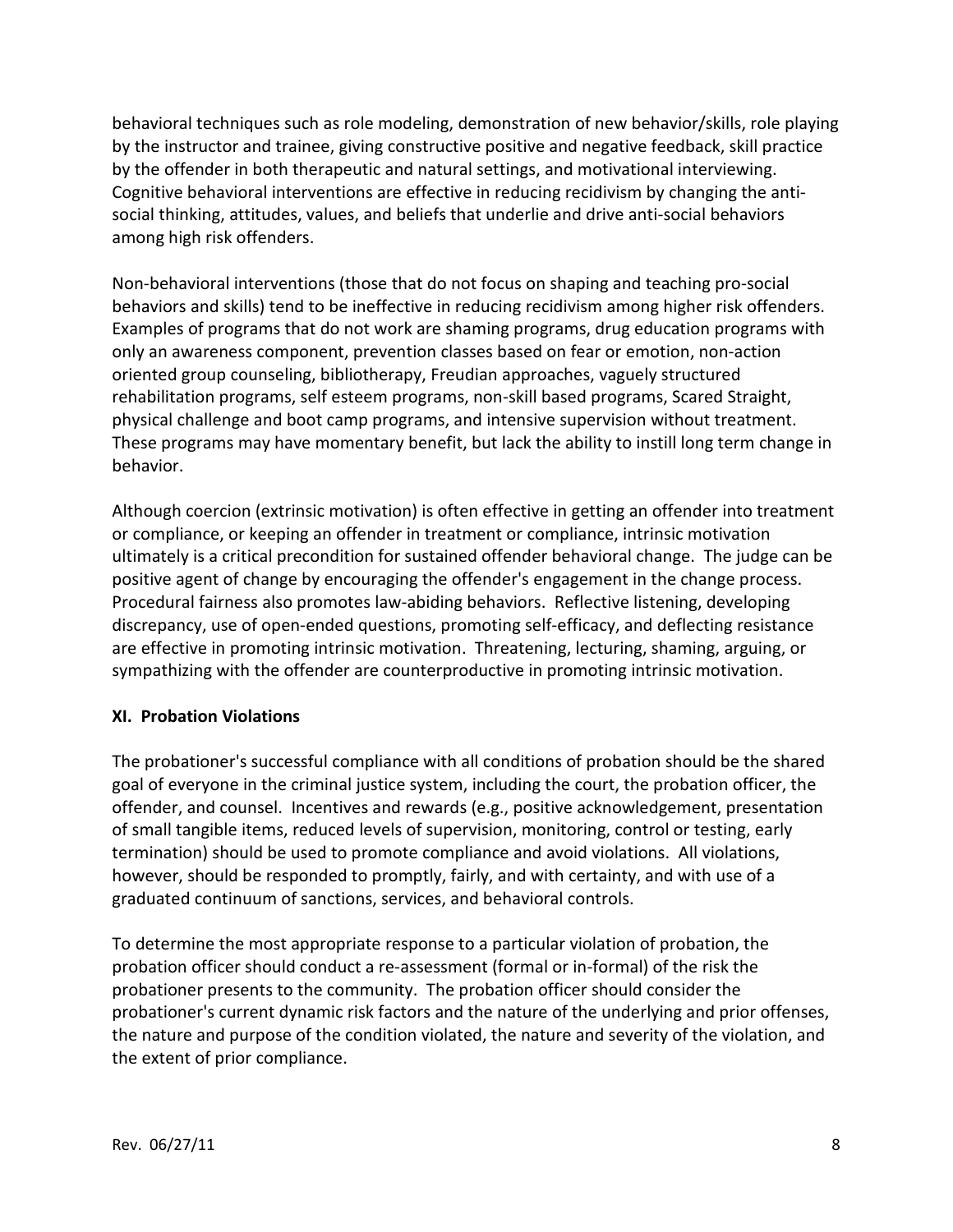To promote offender compliance and accountability, and ensure that probation can respond appropriately to violations of probation not constituting commission of a new criminal offense, with the consent of the probationer, probation officers should have and regularly exercise authority from the court to impose appropriate sanctions up to and including short periods of incarceration without returning the probationer to court for a hearing. (See Penal Code, § 1203.2(d).) To avoid unnecessary court appearances, and maintain a climate of trust and cooperation between the court and probation, there must be a clear understanding regarding the appropriate level of administrative sanction for any given violation.

In most instances, technical violations and the commission of new misdemeanor or low-level felony offenses should not warrant termination of probation and removal from the community. In considering revocation, what is required is a thoughtful re-assessment of the likelihood of success in continuing to manage the probationer within the community without incurring further felonious behavior. Revocation is an appropriate response when a re-assessment of the offender's dynamic risk factors in light of the offender's overall criminal history, record of compliance, and the current offense, concludes that the offender can no longer be safely and effectively supervised in the community.

#### **XII. The Proper Use of EBP at Sentencing**

The primary use of risk/needs assessment information at sentencing is to set appropriate conditions of probation for those offenders whom the court decides to place on probation. A trial judge's knowledge of EBP, and the availability of risk/needs assessment information at sentencing is not of great assistance where the offender clearly is going to be sent to prison.

The only currently published appellate opinion on the use of EBP at sentencing comes from the Indiana Supreme Court in *Malenchik v. State* (2010) 928 N.E.2d 564. *Malenchik* discusses the proper use of assessment scores and other information obtained from the use of assessment tools: "It is clear that [the risk/needs assessment instruments are not intended] nor recommended to substitute for the judicial function of determining the length of sentence appropriate for each offender. But such evidence-based assessment instruments can be significant sources of valuable information for judicial consideration in deciding whether to suspend all or part of a sentence, how to design a probation program for the offender, whether to assign an offender to alternative treatment facilities or programs, and other such corollary sentencing matters. The scores do not in themselves constitute an aggravating or mitigating circumstance because neither the data selection and evaluations upon which a probation officer or other administrator's assessment is made nor the resulting scores are necessarily congruent with a sentencing judge's findings and conclusion regarding relevant sentencing factors. Having been determined to be statistically valid, reliable, and effective in forecasting recidivism, the assessment tool scores may, and probably should, be considered to supplement and enhance a judge's evaluation, weighing, and application of the other sentencing evidence in the formulation of an individualized sentencing program appropriate for each defendant." (*Id*. at p. 573.)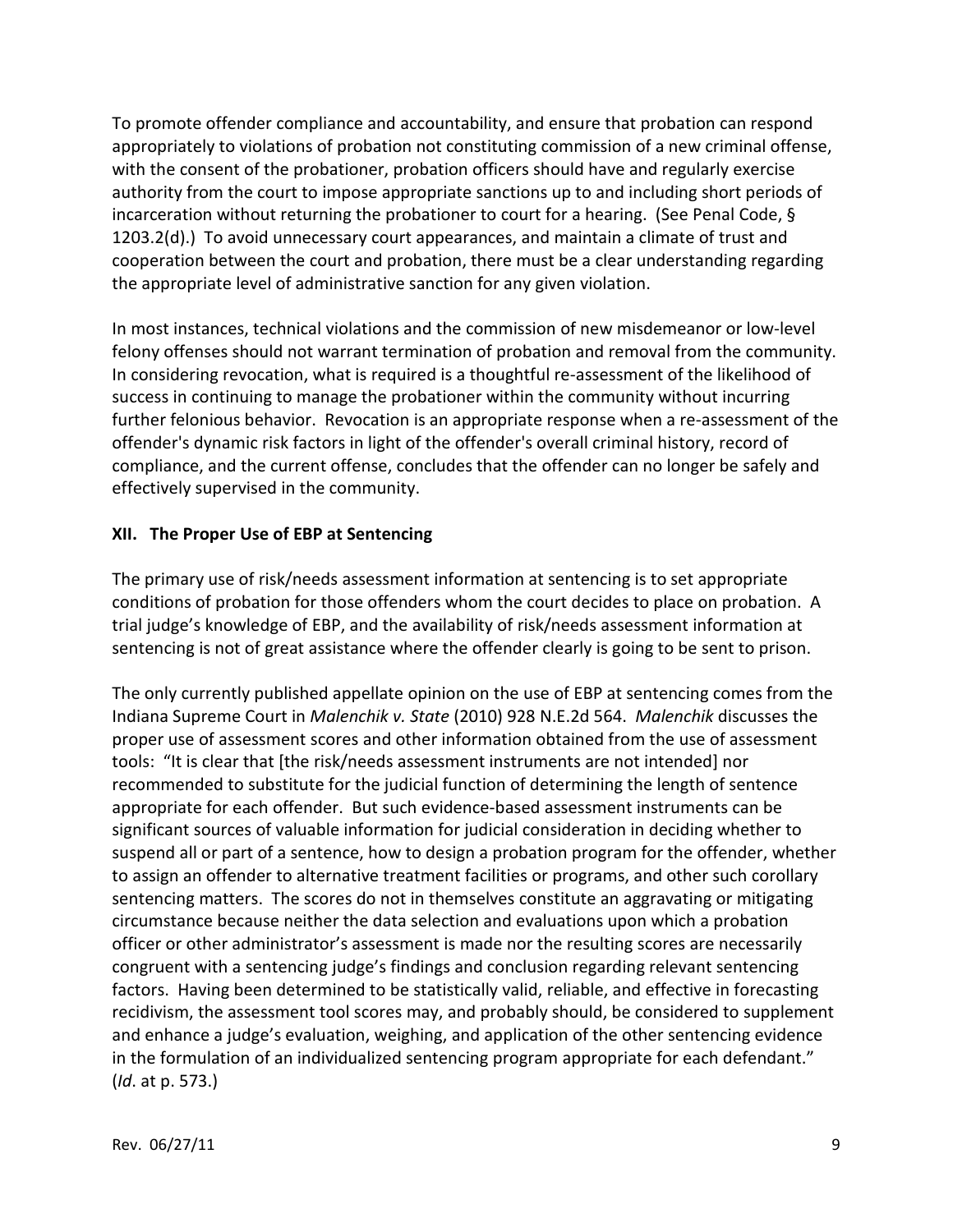Consistent with *Malenchik* and the policy approved by a National Working Group convened by the National Center for State Courts, it is recommended that courts use the information obtained from risk/needs assessments in the following manner. It is important to note the distinction between the **risk scores** and the underlying **dynamic risk factors**.

A. With regard to probation-eligible felony offenders, risk/needs assessment **scores** can be used in certain ways in deciding whether probation should be granted.

- 1. It is proper to use a low risk score as one of the factors in determining not to send a defendant to prison. In a close case the fact that the defendant is low risk is a rational basis on which not to imprison based on the principles of EBP and because the offender presents a low risk to the community.
- 2. It is improper to use a high risk score as a factor in determining whether to send an offender to state prison. Such a restriction is based on the following reasons:
	- Risk/needs assessment tools were never intended to be used for these purposes.
	- Using the high risk score in this manner is tantamount to imprisoning the defendant not because of the offense committed or the defendant's prior criminal history, but because of the risk that the offender might commit a future offense. Absent specific statutory authorization and due process procedures, it is against our jurisprudence for judges to imprison offenders solely because of what they might do in the future.
	- Risk is dynamic. To assume that a defendant who scores high risk today will continue to be high risk tomorrow and not be amenable to a risk reduction program is contrary to the research. Some high risk offenders recidivate; some do not. Generally speaking, many high risk offenders are good candidates for recidivism reduction programs in the community.
	- The reasoning of *Malenchik* supports this view. If it is improper to use high scores alone to aggravate a sentence, it should be improper to use the scores to imprison in the first instance. The penal impact on the defendant of the decision to send to prison is certainly as great, if not greater, than the decision regarding the length of the prison term.
	- To avoid potential misuse of risk/needs assessment scores, some jurisdictions do not provide them to the court, only the dynamic risk factors.

B. Although it is improper to imprison solely on the basis of a high **risk score**, it is proper to consider the defendant's **dynamic risk factors** in deciding whether the defendant is a good candidate for (is amenable/suitable for) probation. In considering the defendant's dynamic risk factors, the court is making a qualitative assessment whether given those factors, and the supervision, treatment, and intermediate sanctions available in the community, the defendant can be safely and effectively supervised in the community. Such is a rational basis for either granting or not granting probation in a close case.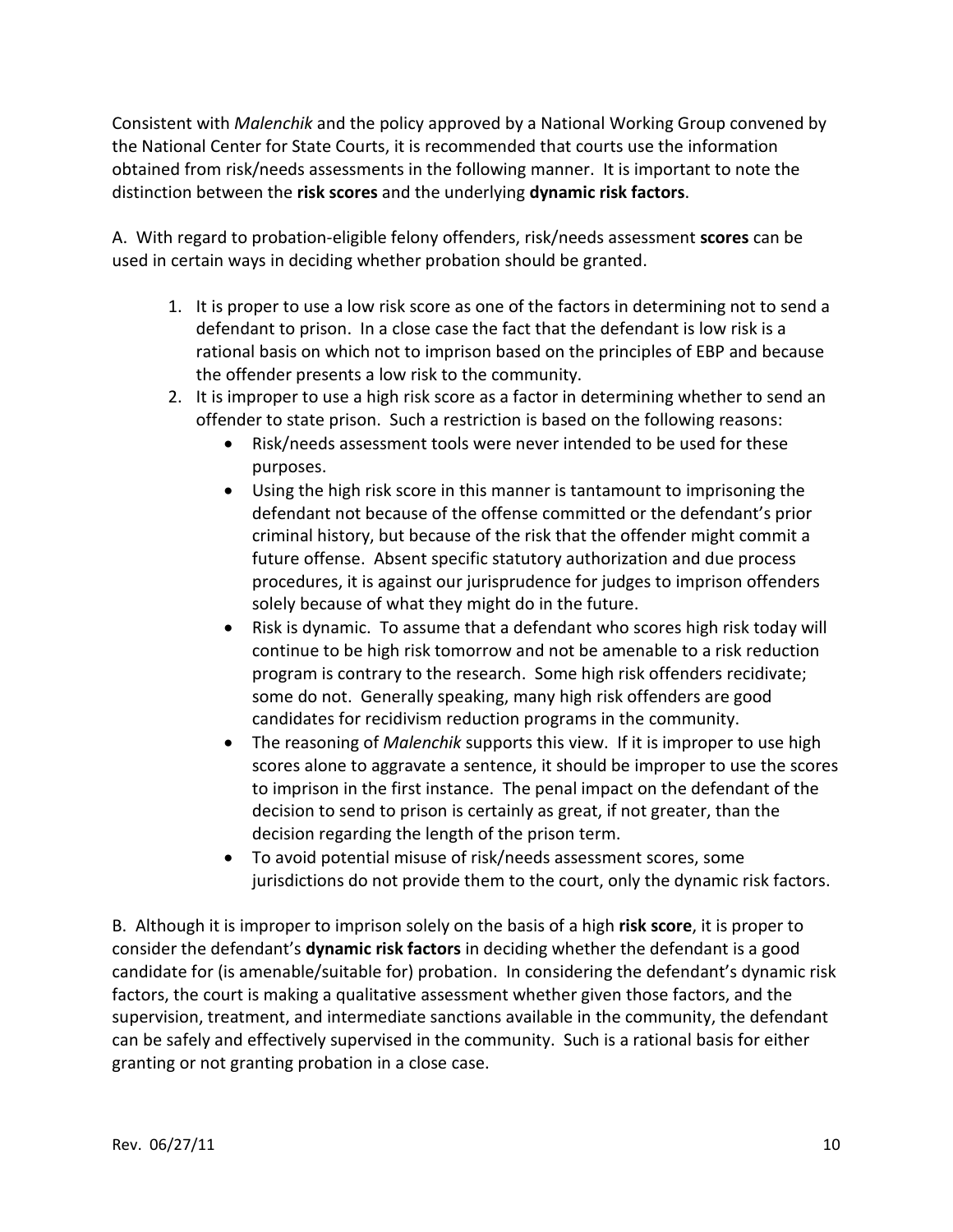#### **XIII. Conclusion**

It may be some time before probation services are adequately funded in California. At the very least, however, the courts should support the efforts of the probation departments to institute EBP because there are a number of current, tangible benefits from SB 678:

- The use of risk/needs assessments will provide judges reliable and relevant information for sentencing
- \$45 million was initially granted over three years; the Governor is currently providing \$88 million for probation services in one year
- Minimal change can have significant results
- Implementation of EBP allows leveraging of SB 678 funds
- It provides a principled way of making management decisions data to back up decisions
- It builds a data base of needs
- It may identify programs and strategies that don't work
- It allows the shifting of services to people most in need
- It is the right thing to do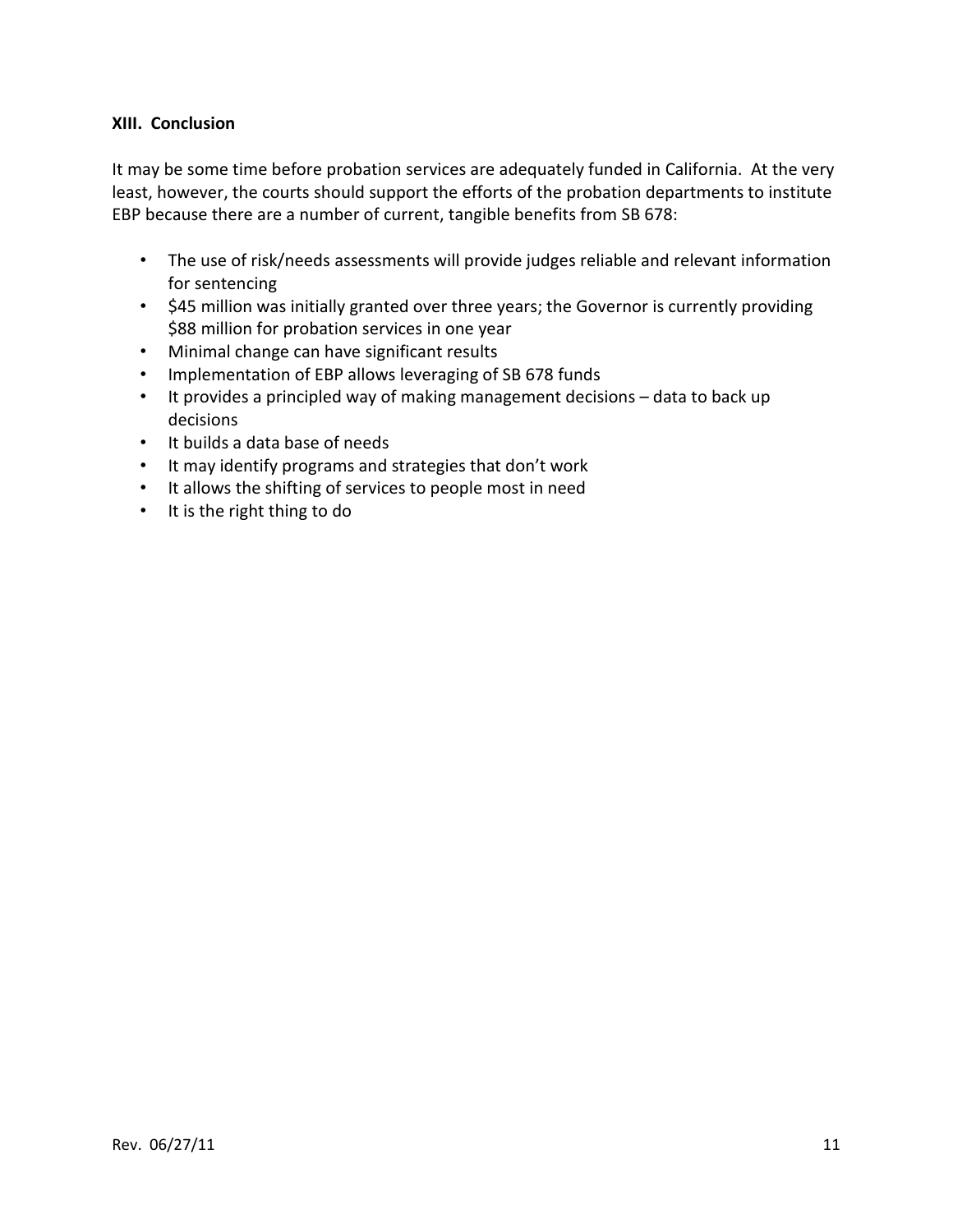#### **EBP SELF-ASSESSMENT**

#### **True or False?**

- 1. The seriousness of the committing offense is more important than the offender's personal characteristics in predicting the likelihood of further crimes.
- 2. Jails and prisons are effective in changing offender behavior if the conditions are severe enough that offenders don't want to return.
- 3. The manner in which court proceedings are conducted is not a significant factor affecting offender recidivism.
- 4. Probation officers will be more effective if they have lower caseloads.
- 5. Programs like "Scared Straight" and boot camps are particularly effective for youthful offenders.
- 6. An offender doesn't need to be "motivated" for treatment to be successful.
- 7. The most cost effective strategy is to deliver treatment to the extremely high risk offender.
- 8. It is better to invest in treatment of low risk offenders than high risk offenders because their criminal tendencies are less hardened.
- 9. Most offenders don't handle stress well, so anxiety and stress reduction programs like yoga and meditation are helpful in reducing recidivism.
- 10. Intensive probation supervision tends to reduce recidivism better than regular probation supervision.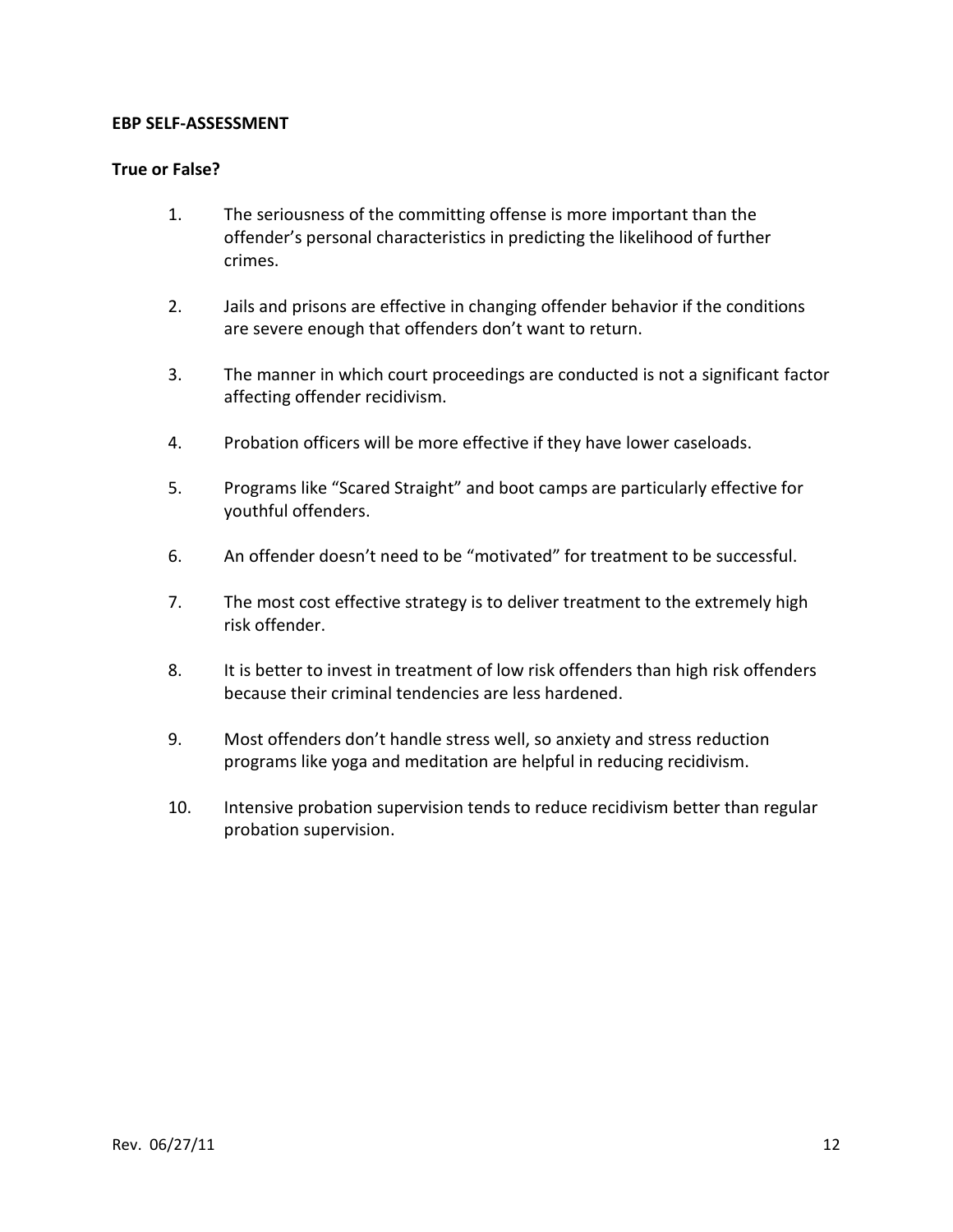#### **THE CASE OF TONY JONES**

#### **Sentencing Scenario No. 1**

The defendant, Tony Jones, entered Quality Clothing and attempted to leave the store with a \$1,500 leather coat concealed under a large parka he was wearing. When the store security guard attempted to stop him, the defendant punched the guard in the chest and threatened to "kick his ass" if the guard tried to stop him. The security guard eventually was able to restrain the defendant until the police arrived. He was charged with robbery (P.C. § 211).

The defendant has been in actual custody for 90 days. He pleads to charges of grand theft (P.C. § 487, felony) and misdemeanor battery (P.C. § 242), in exchange for a promise of no initial commitment to state prison and dismissal of the robbery charge.

During a pre-trial conference with the attorneys, you learn the defendant is now 28 years old. According to the DA's file, the defendant's first offense occurred when he was 13 years old, when he was adjudicated for battery (P.C. § 242). While on juvenile probation he was adjudicated for a trespassing (P.C. § 602(l)) and drunk in public (P.C. § 647(f)). Eventually the defendant successfully completed juvenile probation. As an adult, he has been convicted of commercial burglary (P.C. § 459-2°, felony) and misdemeanor auto theft (C.V.C. § 10851). He successfully completed probation for these offenses three years ago.

The preparation of a probation report has been waived and the defendant is before you for sentencing. The DA is asking for a year in the county jail, electronic monitoring, substance abuse counseling and intensive probation supervision. Defense counsel agrees to intensive supervision, but objects to EMP and substance abuse counseling; he wants simply credit for time served.